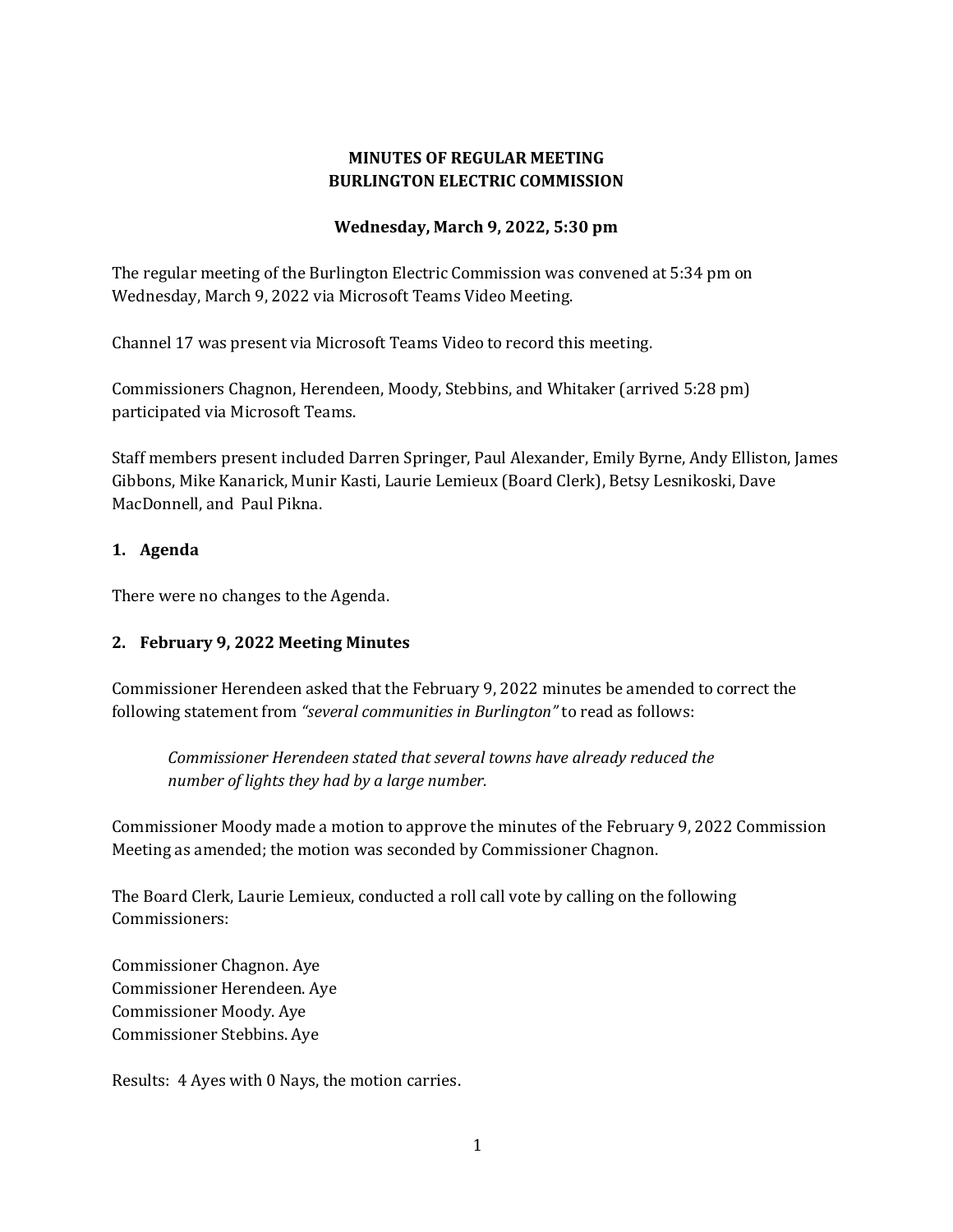#### **3. Public Forum**

Tim Devlin, Assistant City Attorney, was present for the meeting.

## **4. Commissioners' Corner**

Commissioner Herendeen thanked Ms. Stebbins-Wheelock and other staff members for including the degree day information that was requested.

Commissioner Herendeen stated that the department has installed a couple of EV fast chargers recently. The data shows that it takes approximately 30 minutes to charge a car to go 300 miles, (30 kW hours). If we compare that 30 minutes to the 3-4 minutes a customer would be at a gas pump, fast charging still seems to be an issue.

Commissioner Stebbins stated that the charging market is constantly evolving, and we will see substantial changes within the coming years.

Commissioner Herendeen stated that he was on the bike path along the lake on Sunday around 5:00 pm when the wind storm blew through. The City experienced an outage at that time, and Commissioner Herendeen wondered if the outage was caused by the wind storm.

Mr. Springer stated that the outage was caused by a tree limb down on the lines on the bike path. BED did experience other smaller outages scattered throughout the City, and at one point had several thousand customers without power. The team restored power to approximately 2/3 of the customers within 5 minutes, and all customers were back online within two hours.

Commissioner Herendeen asked if street lighting would be discussed at the meeting this evening. Commissioner Stebbins stated that the department has reached out to the Illuminating Engineering Society (IES) regarding light level reduction several times and is awaiting a reply. Commissioner Stebbins has requested a Street Lighting Primer for the April meeting to refresh the Commission regarding lighting issues and to learn what other communities are using for standard levels. Mr. Springer stated that Mr. Kasti and Mr. Elliston have been working on getting a response from the IES and cannot promise an answer in time for the April Commission meeting. Also, the April Commission meeting will have an extremely full agenda that will include 4-5 items. The Commission meeting can include the lighting primer, or the Commission can hold the item until the May meeting. Commissioner Stebbins agreed and stated that, if the department has not heard back from the IES, this item will be discussed at the May meeting.

# **5. GM Update**

Mr. Springer stated that McNeil had an historic run in January, with 24/7 production during one of the most expensive periods in ISO-New England history. This run created a positive economic impact for BED, which is part of the January financial update, and also helped reduce the region's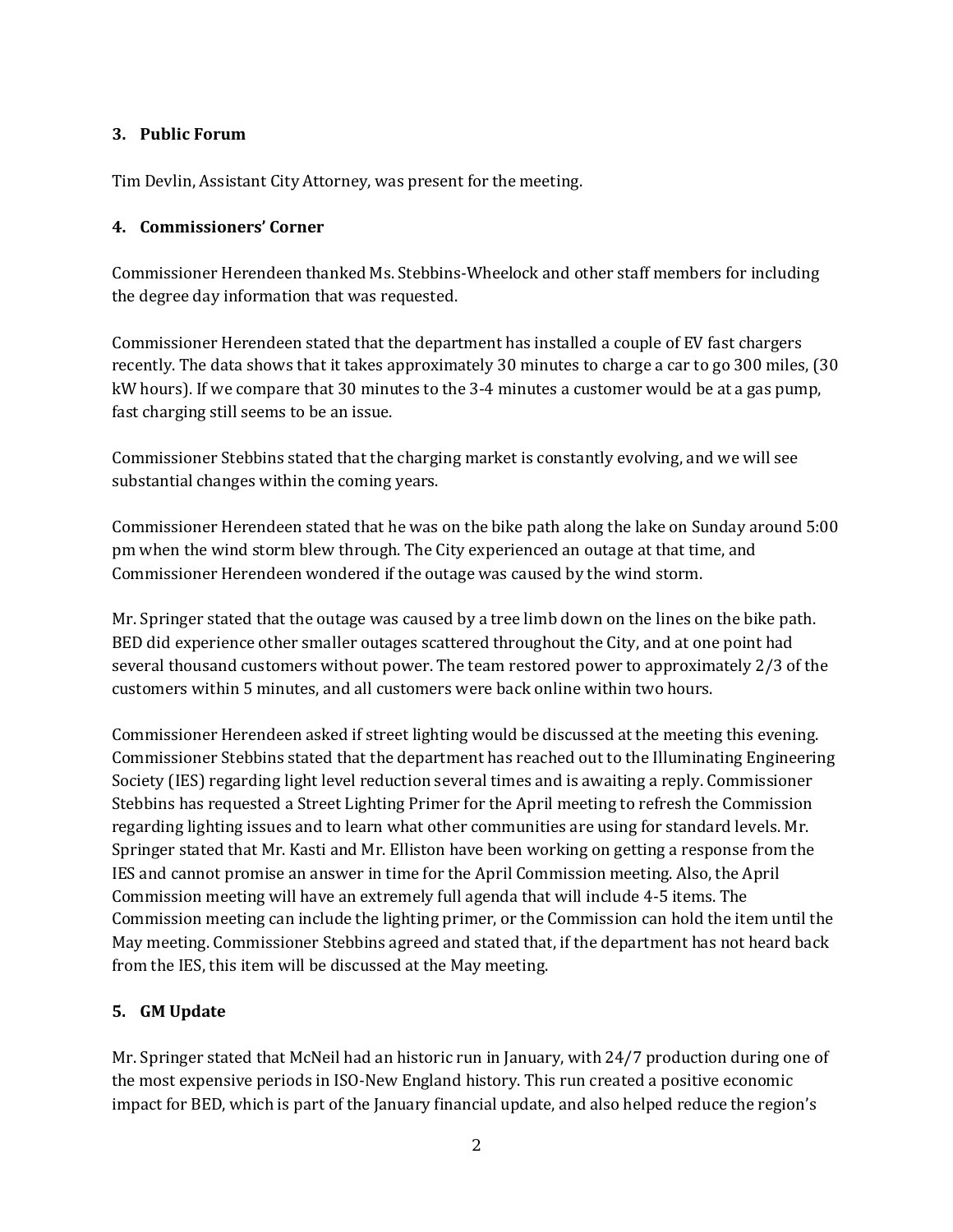reliance on fossil fuel generation during the winter. Mr. Springer stated that he expects this will have a positive impact in February also, although probably not as significant as January. Mr. Springer offered appreciation to the McNeil operations teams for their great work this winter, and to our foresters for keeping the plant well-supplied with wood.

Mr. Springer stated that the department is in the process of reviewing the initial materials for the FY23 budget. We talked extensively with the Commission and the City Council last year following the 7.5% rate increase and let them know that, in all likelihood, the department would need another rate adjustment and expected this adjustment to be more moderate than the 7.5%, possibly 5%. The inflation environment that we are in is not helping and is creating more challenges. Our goal is to deliver a budget for FY23 that may include a rate adjustment proposal, one that we predict will be more moderate than last year's. BED has been in communication regularly with our larger customers who have expressed a desire to stay in touch given the significant impact that a rate increase would have on their budget development processes. We have had regular financial meetings with UVM and UVM Medical Center to let them know what we are seeing and what our trajectory looks like so they can make their own budget determinations.

On March 2, 2022, Moody's announced that BED's forthcoming Net Zero Energy Revenue Bonds have received an A3 rating, with a stable outlook. As with our A3 rating on existing revenue bonds announced last year, Moody's credited the recovery in the local economy following the pandemic, BED's forward looking renewable energy and climate mitigation strategies, and our financial management and rate plans. This is positive news as we move towards issuing the bonds this spring.

Mr. Springer stated that customers will receive a letter soon outlining BED's plans to support customers who still have pandemic-related arrearages as of February 28, 2022with application of the \$1.3 million in City ARPA funds. Customers who have past due balances from the pandemic will see the application of ARPA funds on either their March or April bills. Going forward, BED will resume our regular policy of disconnection for nonpayment starting May 1. We will continue to work with customers who need assistance via our temporary energy assistance program, our budget payment plans, and available state assistance programs for renters and homeowners.

Mr. Springer stated that the Burlington Charter Change related to thermal energy has passed House Government Operations, House Appropriations, and the full House. It will now move to the Senate for consideration.

Mr. Springer stated that work is progressing on District Heating and that in addition to the information in the monthly report, BED has scheduled meetings over the course of the next few weeks with UVM and UVM Medical Center and that the partners are working toward the conclusion of phase three. Mr. Springer reported hearing about movement in Congress with a likelihood that the Omnibus Appropriations Bill will be advancing in the near future. We received confirmation that the District Energy Funding that Senator Leahy appropriated for the City is in the final version of that bill. We expect that the funding will be available once that bill is passed. We also are applying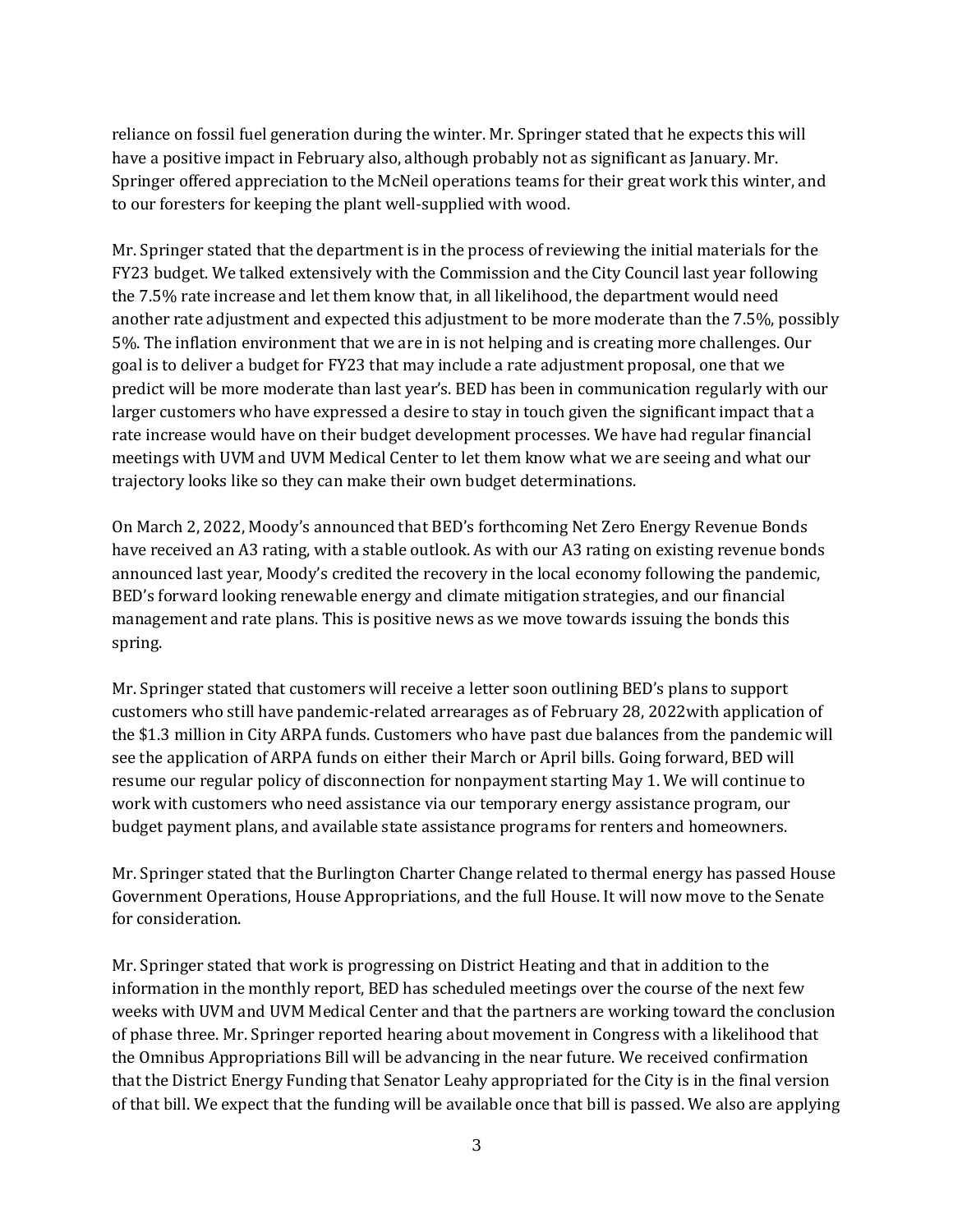for competitive funds that would further lower the cost of the project, expand more infrastructure to the Intervale Center to help more of its buildings potentially join the project, and expand control technology for automation at UVM Medical Center.

Mr. Springer stated that the Policy & Planning team will present on ideas for a permanent BED lowincome rate in FY23 to replace our temporary energy assistance program, which runs through the end of FY22. Our goal is to have a low-income rate ready in FY23, to support customers in need of long-term assistance. This will be important as we will face additional upward rate pressure in the next several years, although we've moderated that upward pressure through the Revenue Bond strategy. The Commission can expect to have a proposal for a vote in April, along with several other key financial items, including renewal of our KeyBank line of credit and presentation of a draft budget.

Mr. Springer stated that BED currently is considering a proposal from ChargePoint to replace our two outdated 25 kW CHAdeMO chargers with new, 62.5 kW fast chargers that are compatible with CCS and CHAdeMO charging. These would be the first modern fast chargers located in the City, and some of the fastest anywhere in the state. They would be funded through the Revenue Bond with funding that was included in our FY22 budget. We'll have more to report on this at the April meeting and, if necessary, may bring approvals for multi-year agreements with ChargePoint to support the chargers to the Commission at that meeting as well.

Also in April, we expect to have the updated Synapse Net Zero Energy Roadmap data for 2021.

Mr. Springer stated that he submitted a commentary to Vermont Business Magazine and Vermont Digger that supports the Clean Heat Standard Proposal that the Legislature is considering, makes points relative to previous work with McNeil, and addresses various RES energy project policy changes.

# **6. FY22 January Financials**

Ms. Byrne presented the budget-vs-actual results for the month of January FY22. The Department had a net income of \$557K in January compared to a budgeted net loss of \$337K. On the revenue side, actual sales to customers were favorable to budget by \$195K. Residential sales were up \$205K, and commercial sales were down \$12K. Ms. Byrne noted that, for the year-to-date, actual sales to customers are within 0.3% of budget. Other revenues, mainly EEU, were down \$36K. There are no REC receipts to report in January.

Power supply expenses were \$605K less than budget, as a result of transmission and purchased power being under budget. McNeil had excess generation during January and received higher than budgeted prices for generation. Other operating expenses were down \$79K compared to budget. Other income was up \$6K, interest expense was under budget by \$12K.

For FY22 year-to-date, actual net income is \$698K or 35% better than budget. Sales to Customers is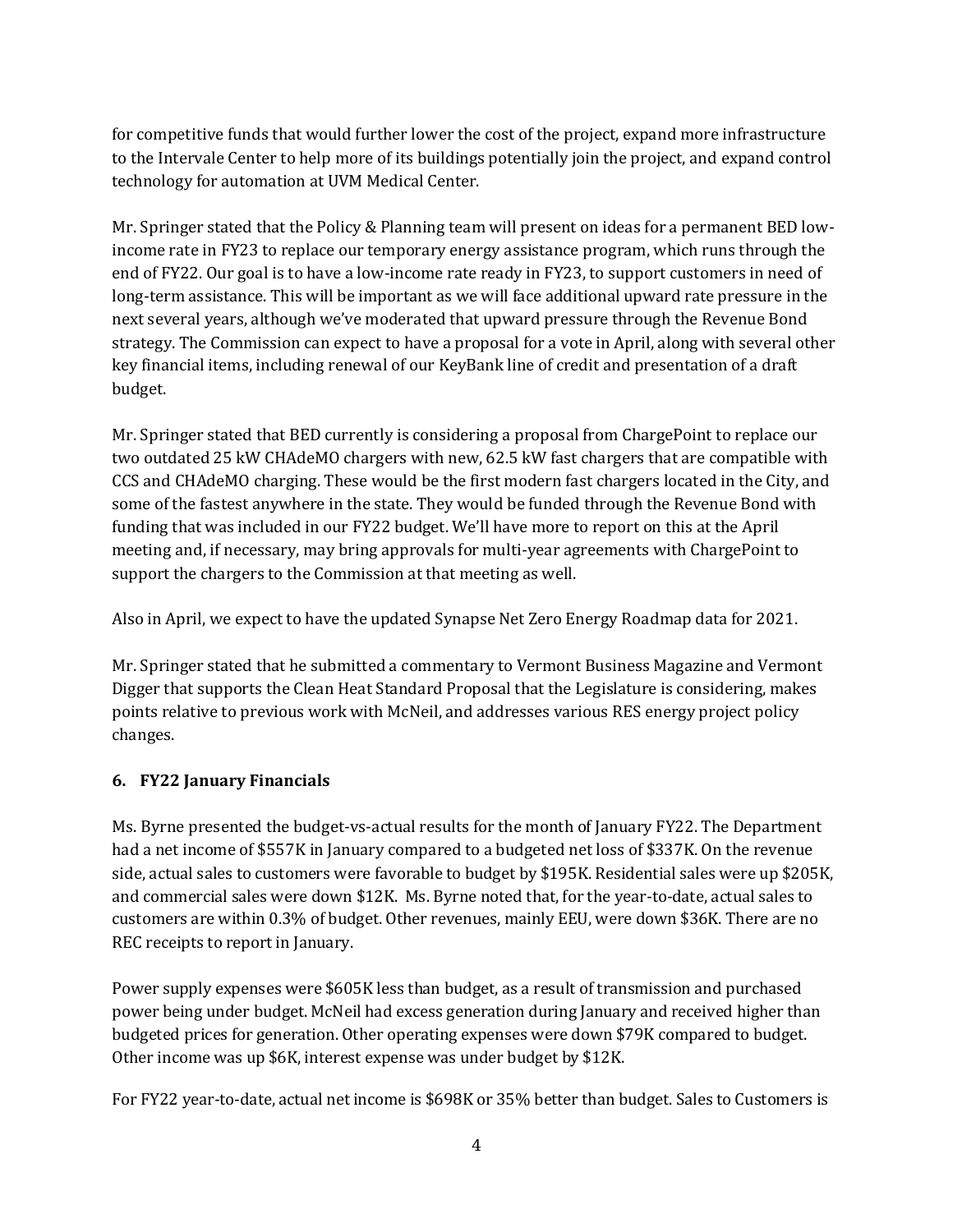\$90K ahead of budget. Other revenues are down due to EEU. Power supply revenues are ahead by \$171K or 4% for the year. McNeil REC revenue is tracking the budget, helping make up for lower performance for wind, hydro, and other REC generators. On the expense side, power supply is under budget by \$1,264K, driven by purchase power, transmission, and fuel costs all coming in under budget. Operating expenses are running below budget by \$953K.

As of January, the Department has spent 32% of the FY22 capital budget and has an operating cash balance of \$10.6M, or 142 days cash on hand. The debt service coverage ratio is 5.15 and the adjusted debt service coverage ratio is 1.39.

#### **7. McNeil Side Track Lease**

Ms. Lesnikoski stated that, as part of the required delivery of wood chips to fuel the McNeil Generating Station, Burlington Electric Department (BED) has leased from the New England Central Railroad (NECR) land, track, and switches near the plant. Two outmoded leases from 1983 and 1984 are now being replaced by an updated lease to modernize contract terms and provide clarity for party responsibilities and costs. The new terms have been agreed to by both BED and NECR staff.

The Commission asked several questions regarding the expiration date, lease cost, and changes from the previous leases. These questions were answered by Mc. Lesnikoski and Mr. Devlin to the Commission's satisfaction.

BED requested that the Burlington Electric Commission approve the Sidetrack Lease agreement and recommend approval by the Board of Finance and City Council at their next meetings on March 21, 2022.

Commissioner Whitaker made a motion to approve and recommend that the City Council authorize the General Manager of the Burlington Electric Department to execute a Sidetrack Lease with the New England Central Railroad to facilitate the delivery of wood chips to the McNeil Generating Station, subject to review and approval of the City Attorney's Office; the motion was seconded by Commissioner Moody.

The Board Clerk, Laurie Lemieux, conducted a roll call vote by calling on the following Commissioners:

Commissioner Chagnon. Aye Commissioner Herendeen. Aye Commissioner Moody. Aye Commissioner Stebbins. Aye Commissioner Whitaker. Aye

Results: 5 Ayes with 0 Nays, the motion carries.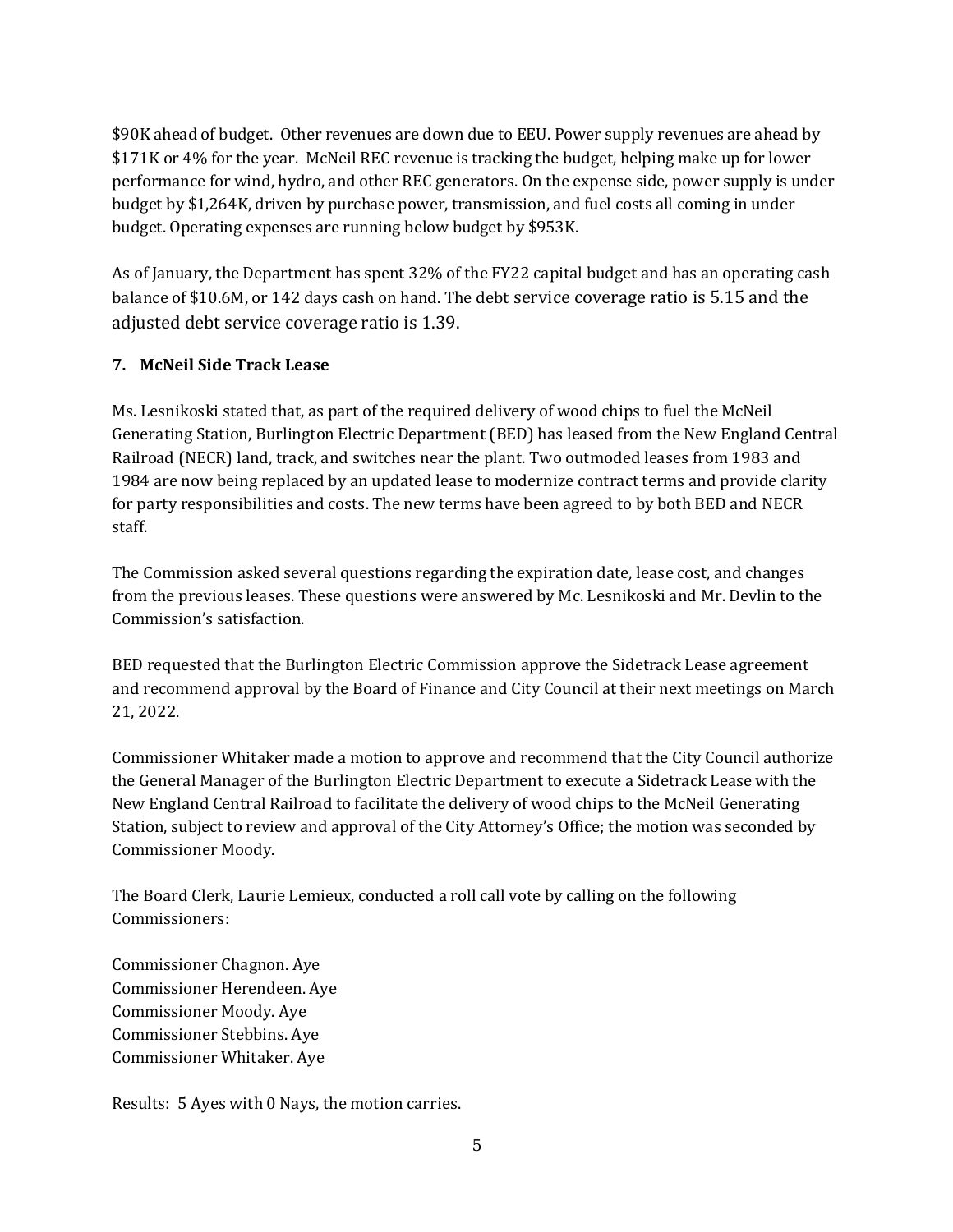#### **5. Low Income Rate**

Mr. Gibbons stated that the purpose of this agenda item is to give the Commissioners some idea of what BED is considering and to solicit comments, rather than to present the item and ask for a vote all in one meeting. Mr. Gibbons stated that it is his intent to bring the proposed tariff language for action at the next meeting.

Mr. Gibbons stated that there are two Energy Assistance Programs that are approved in Vermont. One is at VGS and the other is at Green Mountain Power. Both programs are structured fairly similarly, and both use stated percentage discount off the rates and charges that otherwise would have applied. Both programs are using an outside entity, the Department of Children and Families, to determination eligibility for the rate. So, if you're qualified at the Department of Children and Families, you're also qualified for the rate. Both have slightly different income thresholds; one is 185% of the federal poverty level and the other is 150%. At this time, BED is not aware of any other Vermont utilities offering a low-income rate.

The BED team did review Austin Energy's program that offers a flat discount per month for the customer charge. Essentially, they offset your customer charge. Eligibility is determined at the city level. Austin Energy uses a higher level of 200% of federal poverty level as its cut-off.

BED also looked at Sacramento Municipal Utility District (SMUD), one of the biggest municipal utilities in the country. SMUD does a tiered monthly discount that reduces the customer energy charges. The discount is dollar-based, tiered based on the federal poverty level, and determined yearly, so it changes over time and by participant income level.

At this time, BED staff is leaning toward a percentage discount for eligible customers. It has the merit of having a structure that is approved and in use at two other regulated utilities in Vermont. That structure also means: the higher the bill, the more assistance you receive, as opposed to a flat credit.

The BED team is looking into the implementation side and, if we cannot implement as an actual percentage reduction in the bill, there may be a work-around that would involve filing tariffs for income-qualified customers that were a stated percent lower than the other applicable tariffs. For example, if we wanted to do a 5% eligible discount, we could file a residential rate for eligible customers that was 5% lower than the standard RS rates.

Our plan is to come up with an estimate of not only the structure, but also the impact on our financials of the structure for the Commission by the next meeting. Mr. Gibbons stated that we are cognizant that, currently, a significant reduction in revenues due to offering this rate is not built in our budgeting assumptions.